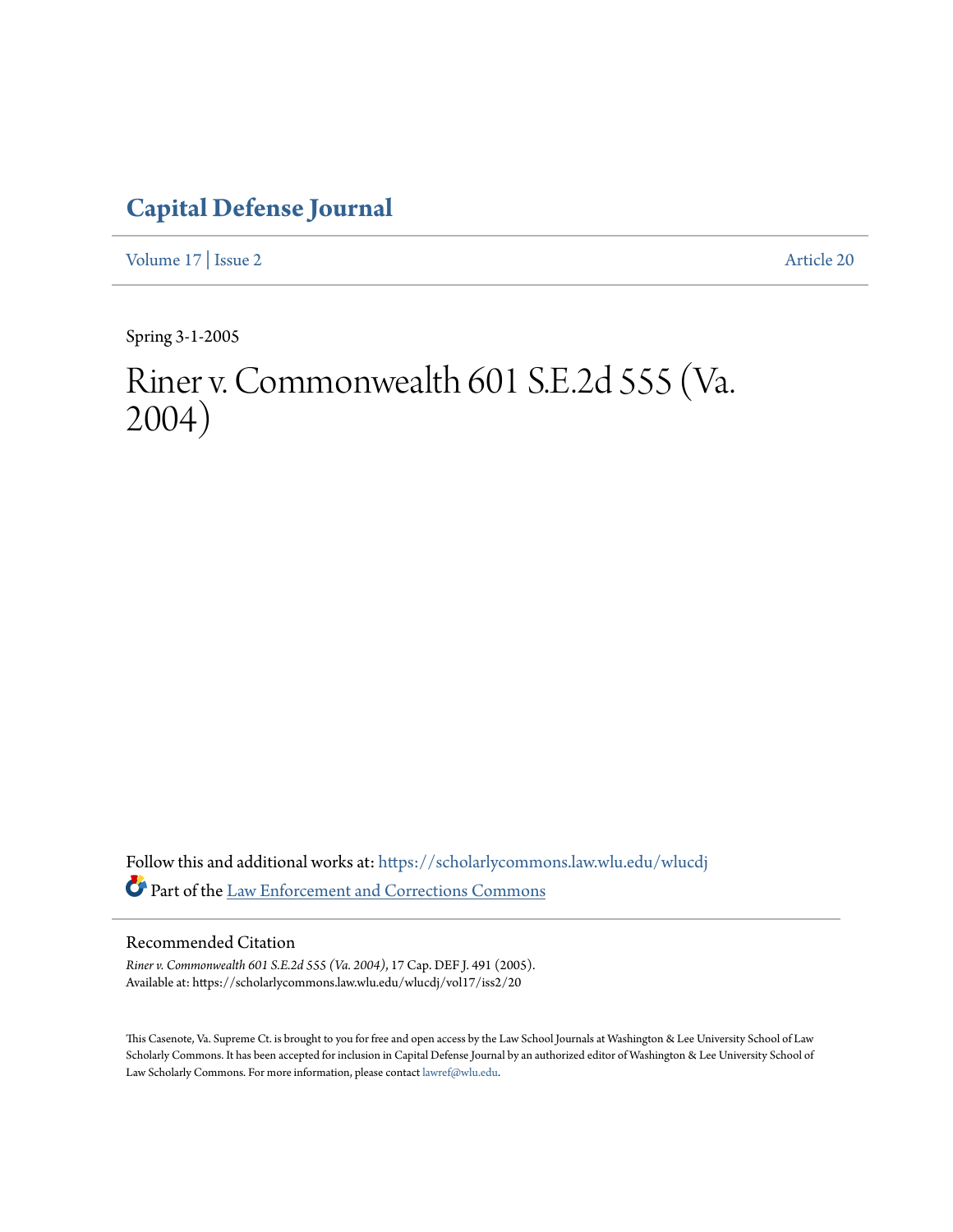# Riner v. Commonwealth **601 S.E.2d 555** (Va. 2004)

#### *I. Facts*

A jury convicted Charles Douglas Riner of arson, petit larceny, and the firstdegree murder of Karen Denise Riner ("Denise").' The jury based its conviction on circumstantial evidence arising from the fire that killed Denise and from Riner's activities before and after the fire. $2$  In particular, the prosecution presented evidence regarding disagreements between Riner and Denise over Riner's disciplining Denise's son from a previous marriage and over the couple's financial difficulties.3 The Court of Appeals of Virginia affirmed Riner's conviction and sentence.<sup>4</sup> Riner brought six assignments of error on appeal to the Supreme Court of Virginia.<sup>5</sup>

#### *IL Holding*

The Supreme Court of Virginia denied Riner's assignments of error and affirmed the judgment of the court of appeals.<sup>6</sup> In particular, the court held that Riner waived his motion to change venue and his objection to the admission of double hearsay testimony.<sup>7</sup> Further, the court affirmed the trial court's determination that the juror misconduct did not warrant a mistrial.<sup>8</sup>

<sup>1.</sup> Riner v. Commonwealth, 601 S.E.2d **555, 558** (Va. 2004); *see* VA. CODE ANN. **§** 18.2-32 (Michie 2004) (defining first-degree murder); VA. CODE ANN. **§ 18.2-77** (Michie 2004) (stating the punishment for burning down a dwelling house); VA. CODE ANN. **S** 18.2-96 (Michie 2004) (defining petit larceny). The victim, Denise, was Riner's wife. *Riner,* **601** S.E.2d at **558.**

<sup>2.</sup> *Riner,* 601 S.E.2d at **558-61.**

**<sup>3.</sup>** *Id.* at 560.

<sup>4.</sup> Riner v. Commonwealth, **579** S.E.2d 671, 676 (Va. Ct. App. 2003). On appeal, Riner contended that the trial court erred in denying his change of venue motion, denying his motion for a mistrial based on juror Gibson's misconduct, allowing a private prosecutor to assist the prosecution, and admitting an entry from a pawn shop journal. *Id.*

**<sup>5.</sup>** *Riner,* 601 S.E.2d at **558.** The six issues were: (1) the trial court's denial of Riner's change of venue motion; (2) the trial court's refusal to grant a mistrial based on juror misconduct; **(3)** the prosecution's use of a private prosecutor; (4) the prosecution's use of double hearsay testimony; **(5)** the prosecution's use of entries in a pawn shop diary; and (6) the sufficiency of the evidence in the arson conviction. *Id.*

<sup>6.</sup> *Id.*

<sup>7.</sup> *Id.* at **562-63, 571.**

<sup>8.</sup> *Id.* at 563.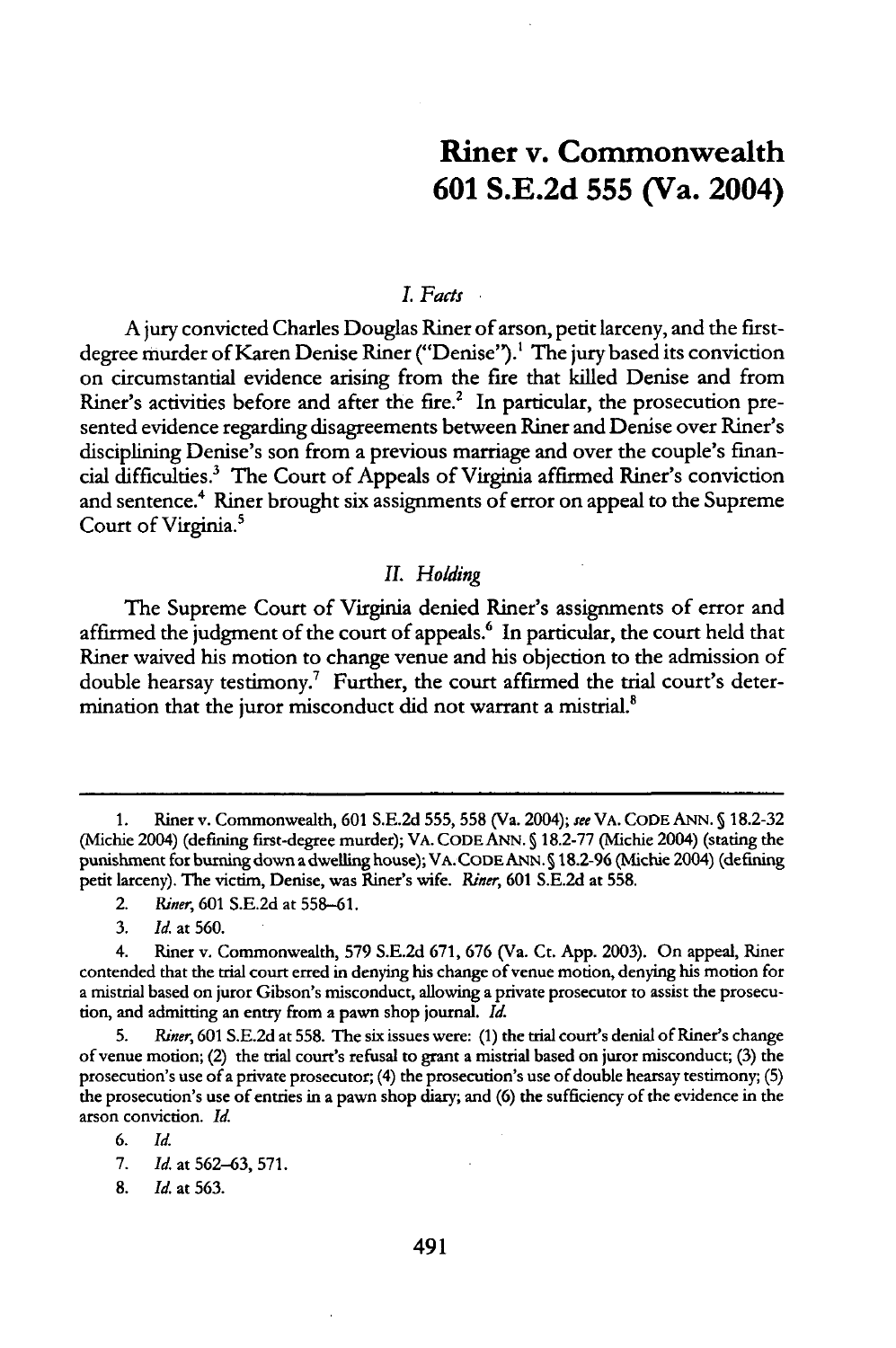#### *II. Anaysis*

#### *A.* Change *of Venue Motion*

Prior to trial, Riner moved to change venue because of prejudicial media coverage in Wise County.9 The trial judge denied the motion but took the claim under advisement.<sup>10</sup> The judge indicated that he would reconsider the motion if it appeared that Riner could not receive a fair trial in Wise County.<sup>11</sup> Riner did not object when the trial court denied the motion, after the conclusion of voir dire, or prior to the time when the jury was empaneled.<sup>12</sup> The Commonwealth made a motion to change venue conditioned on whether the trial court would permit Riner to introduce polygraph evidence to rebut the inference that Riner fled the country in order to avoid prosecution for his wife's murder.<sup>13</sup> The Commonwealth argued that the admission of the polygraph evidence would establish that the judge thought the jury was tainted because some of the jurors knew about Riner's flight to Panama after Denise's murder.<sup>14</sup> Riner joined the Commonwealth's unsuccessful conditional motion to change venue.<sup>15</sup> Riner did not, however, mention his previous change of venue motion when joining the Commonwealth's motion.<sup>16</sup>

On appeal, Riner asserted that: **(1)** the trial judge applied an improper legal standard in ruling on Riner's change of venue motion; (2) the trial judge erred in denying his change of venue motion; and (3) the trial judge erred in denying the Commonwealth's change of venue motion.<sup>17</sup> First, Riner argued that the trial judge should have evaluated his change of venue motion by assessing the ease of jury selection rather than the ultimate result of the selection process.<sup>18</sup> The court of appeals held that Riner defaulted the claim because he did not object when the trial court applied the allegedly improper legal standard.<sup>19</sup> The Supreme Court

- 12. *Id.* at 561-62.
- 13. *Id.* at **561.**
- 14. *Id.*
- 15. *Id.*
- 16. Riner, 601 S.E.2d at 561.

18. *Id.;* seeThomas v. Commonwealth, 559 S.E.2d 652,661 (Va. 2002) ("While this Court has included statements regarding the impartiality of the jury actually seated when discussing the relative ease of seating the jury, it is the ease of seating the jury that is the relevant factor, not the ultimate result of that process.").

19. Riner, 601 S.E.2d at 562; *see* VA. SUP. CT. R. 5A:1 8 ("No ruling of the trial court **...** will

*<sup>9.</sup> Id.* at 561; see VA. CODE ANN. **§** 19.2-251 (Michie 2004) (stating that the trial court may order a change of venue for good cause). Riner submitted 157 affidavits from Wise County residents stating that a fair trial was impossible in Wise County. Brief for Appellant at **10,** Riner v. Commonwealth, 601 S.E.2d 555 (Va. 2004) (No. 031299) (on file with author).

<sup>10.</sup> *Riner,* 601 S.E.2d at 561.

<sup>11.</sup> *Id.*

<sup>17.</sup> *Id.* at 562.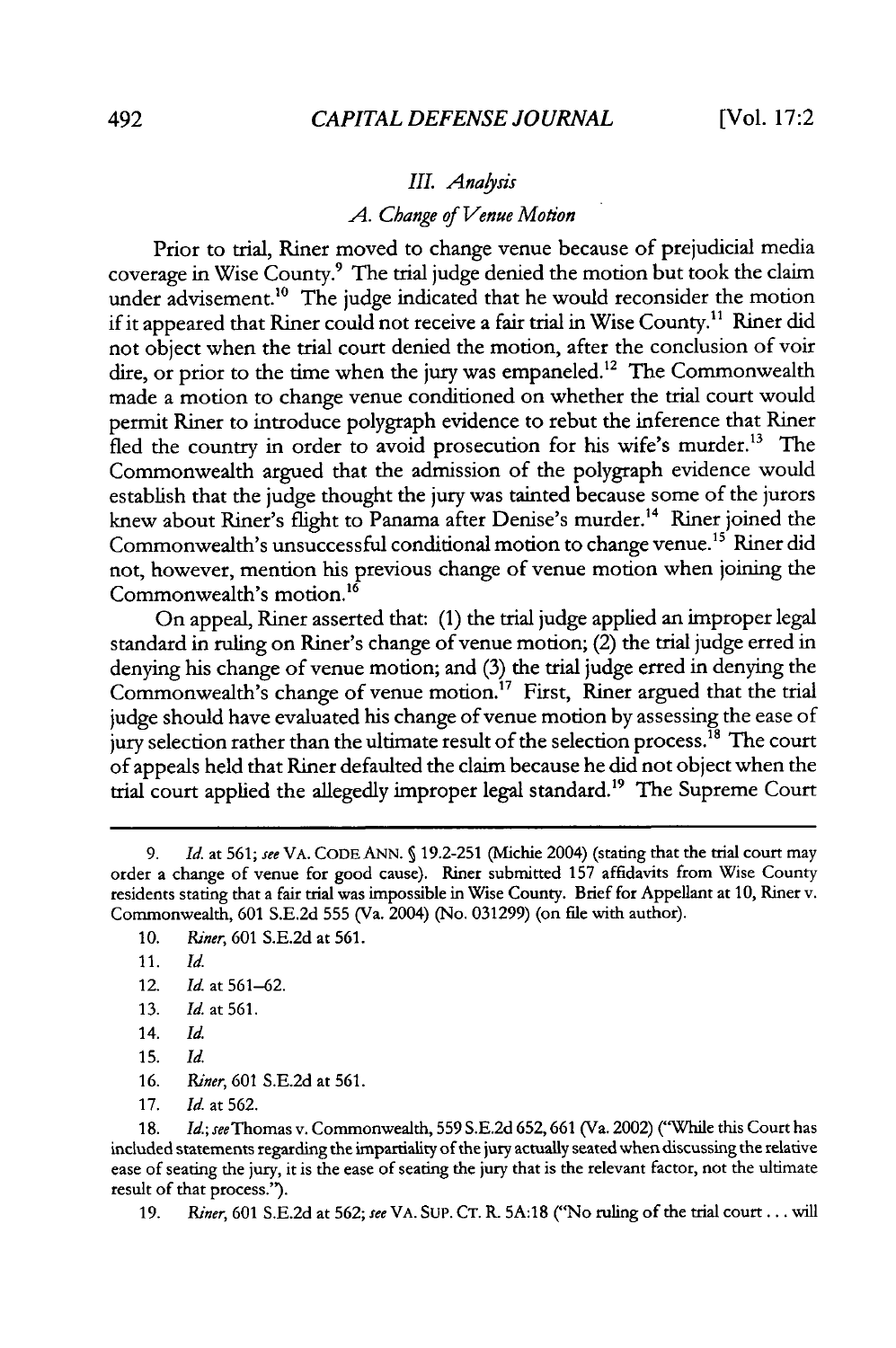of Virginia held that, in accordance with Virginia Supreme Court Rule 5:17, Riner defaulted his claim regarding the improper legal standard because his assignment of error should have challenged the court of appeal's finding of procedural default instead of the trial court's ruling.<sup>2</sup>

The court also held that Riner waived his appeal of the trial court's denial of his change of venue motion.2' The court cited *Green v. Commonwealh,22* which held that once a trial court takes a change of venue motion under advisement prior to voir dire, the defense must renew the motion before the jury is empaneled.<sup>23</sup> The court concluded that Riner procedurally defaulted his claim by not renewing his motion before the jury was empaneled.<sup>24</sup>

Finally, the court determined that Riner did not waive his right to appeal the trial court's denial of the Commonwealth's conditional change of venue motion.<sup>25</sup> The court presumed that a defendant will receive a fair hearing in the jurisdiction where the offense took place.<sup>26</sup> In order to rebut that presumption, the party making the motion must show a widespread prejudice amongst the citizenry of the jurisdiction and a reasonable certainty that the prejudice would prevent a fair trial.<sup>27</sup> The court held that the trial court did not abuse its discretion by denying the motion because the potential prejudice did not rebut the presumption of a fair trial.<sup>28</sup>

be considered as a basis for reversal unless the objection was stated together with the grounds therefor at the time of the ruling, except for good cause shown or to enable the Court of Appeals to attain the ends of justice.").

<sup>20.</sup> *Riner,* **601** S.E.2d at 562; *see* VA. SUP. **CT.** R. 5:17(c) ("Where appeal is taken from a judgment of the Court of Appeals, only assignments of error relating to questions presented in, or to actions taken by, the Court of Appeals may be included in the petition for appeal to this Court.'). The court also denied Riner's argument that the "ends of justice" required the court to hear the claim because the decision in *Thomas* postdated Riner's trial. *Riner,* **601** S.E.2d at 562; *see* Brief for Appellant at **31,** *Riner* (No. 031299) (arguing that the timing of the *Thomas* decision required the court to hear the issue on the merits); VA. SUP. CT. R- 5A:1 8 (stating that a court may hear otherwise procedurally defaulted claims in order "to attain the ends of justice").

<sup>21.</sup> *Riner,* 601 S.E.2d at 562.

<sup>22.</sup> **580** S.E.2d 834 (Va. 2003).

<sup>23.</sup> *Riner,* **601** S.E.2d at 562-63 (citing Green v. Commonwealth, 580 S.E.2d 834, 842 (Va. 2003)). *See generally* Jessie A. Seiden, Case Note, **16** CAP. DEF. J. 273 (2003) (analyzing Green v. Commonwealth, 580 S.E.2d 834 (Va. 2003)).

<sup>24.</sup> *Riner,* 601 S.E.2d at 563.

<sup>25.</sup> *Id.*

<sup>26.</sup> *Id.* (citing Mueller v. Commonwealth, 422 S.E.2d 380, 388 (Va. 1992)).

<sup>27.</sup> *Id.* (citing Stockton v. Commonwealth, 314 S.E.2d 371, **380** (Va. 1984)).

<sup>28.</sup> *Id.* The Supreme Court of Virginia did not consider Riner's reasons for joining the motion because Riner did not reassert his reasons for requesting a change of venue when joining the Commonwealth's motion. *Id.*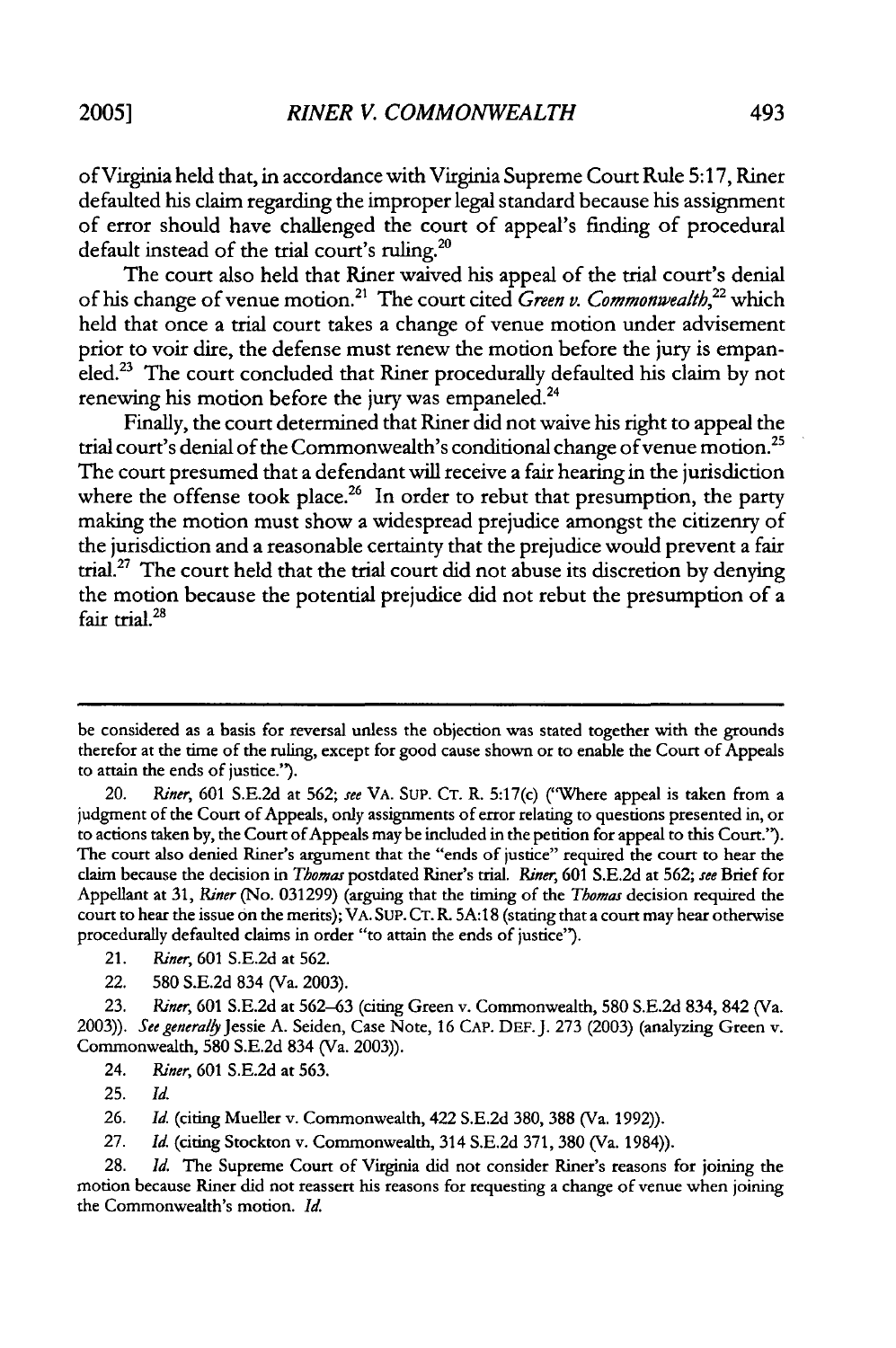#### *B. Juror Misconduct*

At trial, Riner moved for a mistrial on several occasions based on the misconduct of juror Gibson.<sup>29</sup> Gibson engaged in the following misconduct:  $(1)$ he went to the Commonwealth Attorney's office to ask about a piece of evidence; (2) he tried to pass a note through the judge to the Commonwealth Attorney about another piece of evidence; (3) he talked to fellow jurors during the presentation of evidence; (4) he made inflammatory comments about the evidence; (5) he made sexual comments to a juror; **(6)** during the trial he had been in contact with his wife, who informed Gibson about a newspaper article involving Riner; and (7) he discussed the newspaper article with jurors.<sup>30</sup> The court dismissed Gibson during the trial and instructed the jury to disregard Gibson's actions but overruled Riner's various motions for a mistrial.<sup>31</sup>

On appeal, Riner argued that the third-party contact and other misconduct resulted in prejudice and violated his right to a fair trial.32 The court noted that under *Remmer v. United States*<sup>33</sup> a presumption of prejudice arises when the defendant proves extraneous third-party contact with a member of the jury and that the contact involved an issue before the jury.<sup>34</sup> The court determined that Riner satisfied the Remmer requirements for a presumption of prejudice, but that in accordance with *Lenz v. Warden*,<sup>35</sup> the Commonwealth rebutted that presumption by showing that the contact was harmless.<sup>36</sup> The court concluded that the Commonwealth rebutted the presumption of prejudice because the trial court dismissed Gibson prior to jury deliberations, only one juror remembered Gibson's comments about the newspaper article, the jurors generally ignored Gibson's actions and did not allow his actions to influence them, and the trial court instructed the jury to disregard any comments Gibson made.<sup>37</sup> Particularly, the court emphasized Gibson's absence during jury deliberations.<sup>38</sup>

- 33. 347 U.S. 227 (1954).
- 34. Riner, 601 S.E.2d at 565 (citing Remmer v. United States, 347 U.S. 227, **229** (1954)).
- 35. **593** S.E.2d 292 (Va. 2004).

36. *Riner,* 601 S.E.2d at **565-66;** *see* Lenz v. Warden, **593** S.E.2d **292, 298** (Va. 2004) (stating that once a defendant shows third-party contact involving matters pending before the jury, a presumption of prejudice arises and the Government must prove that the prejudice was harmless). *See general4,* Terrence T. Egland, *Prejudiced by the Presence of God: Keeping Rekigious Material Out of Death* Penalty Deliberations, 16 CAP. DEF. J. 337, 342-46 (2004) (discussing Virginia's treatment of instances of juror misconduct involving the viewing of extraneous material).

- 37. *Riner,* **601** S.E.2d at 566-67.
- 38. *Id.* at 566.

**<sup>29.</sup>** *Id.* at 563-65.

<sup>30.</sup> *Riner,* 601 S.E.2d at 563-65.

<sup>31.</sup> *Id.*

<sup>32.</sup> *Id.* at 565.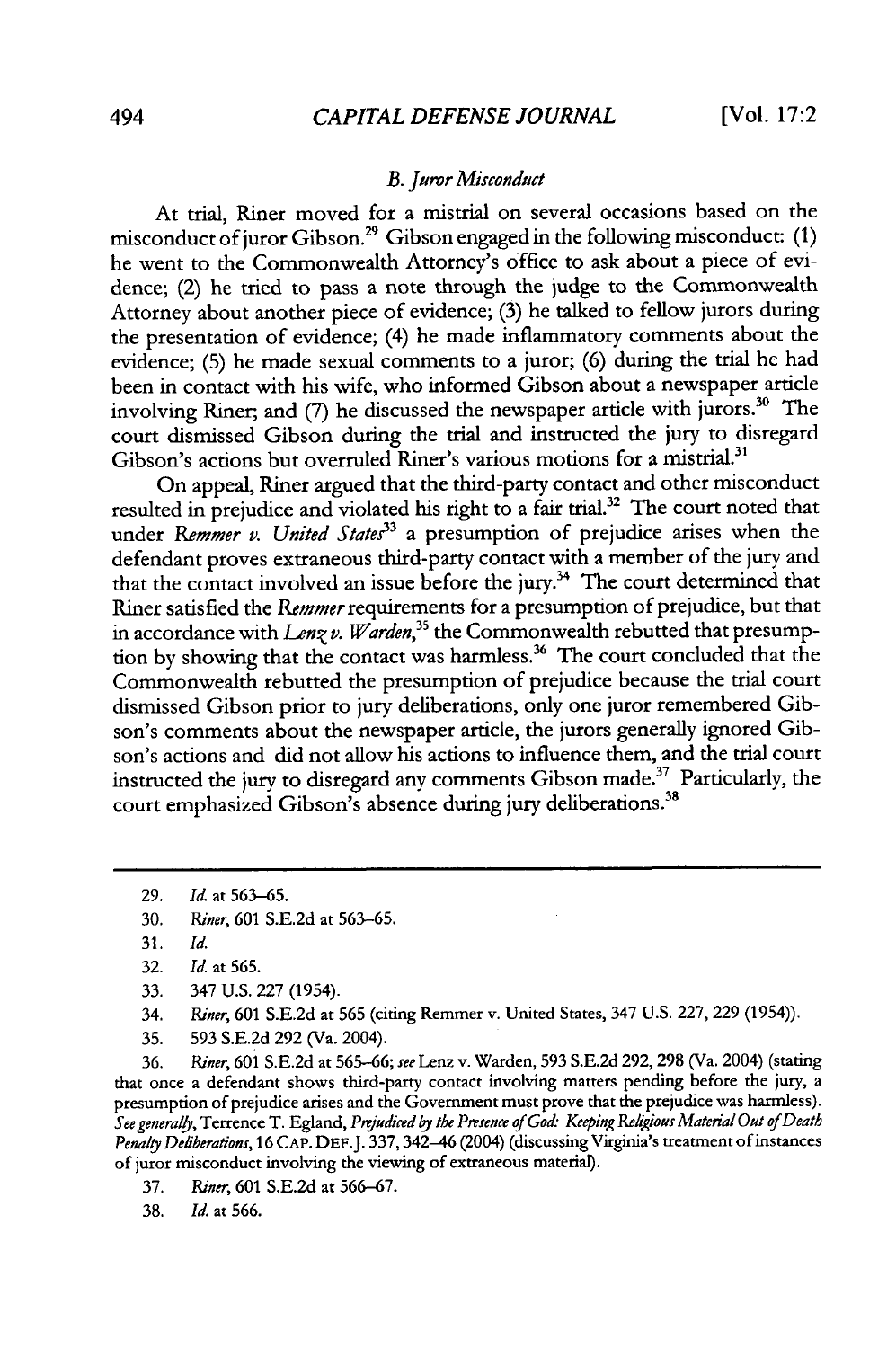Regarding Gibson's other non-third-party conduct, the court stated that Riner must "establish that juror misconduct 'probably resulted in prejudice.' **"39** The court noted that courts primarily find juror misconduct prejudicial when the conduct occurs outside the jury room and causes the jury to consider evidence not introduced at trial.<sup>40</sup> The court determined that Riner failed to show that Gibson's conduct "probably resulted in prejudice" because Gibson did not participate in jury deliberations, the jurors maintained an open mind about the evidence and did not allow Gibson to influence their decision, and the trial court gave a curative instruction.<sup>41</sup> Thus, the court held that the trial court did not abuse its discretion in denying Riner's motions for a mistrial.42 Further, the court did not consider some of juror Gibson's actions because Riner did not move for a mistrial immediately after learning about them and thus defaulted those aspects of his juror misconduct claim.<sup>43</sup>

#### *C. Admission of Hearsay*

Riner also claimed that the trial court erred in admitting the statement of a witness who testified that Denise told her that Riner had threatened to kill Denise.<sup>44</sup> The court first examined whether the United States Supreme Court's decision in *Crawford v. Washington*<sup>45</sup> should affect its treatment of the alleged double hearsay statement.<sup>46</sup> The court noted that *Crawford* distinguished between testimonial and non-testimonial statements in determining whether the admission of a statement by an unavailable witness violates the Confrontation Clause.<sup>47</sup> The

39. *Id.* at 567 (quoting Robertson v. Metro. Washington Airport Auth., 452 S.E.2d 845, 847 (Va. 1995)).

40. *Id.* (citing Caterpillar Tractor Co. v. Hulvey, 353 S.E.2d 747, 751 (Va. 1987)).

41. *Id.* at 567-68.

42. *Id.* at 567.

43. *Riner,* 601 S.E.2d at 567 n.9 (citing VA. SUP. CT. R. 5:25).

44. *Id.* at 569. On appeal, Riner's primary argument was that although the statement from Denise to the witness may evidence Denise's fear of Riner, Denise's fear of Riner was not relevant to the case. Brief for Appellant at 19, *Riner* (No. 031299). A victim's fear of the defendant is only relevant if the defense is that the victim died as a result of suicide, accident, or self-defense. *Id.* at 20; *see* Evans-Smith v. Commonwealth, 361 S.E.2d 436,442 (Va. Ct. App. 1987) ("A victim's state of mind would be relevant in cases where the defense contends that the death was the result of suicide, accident or self-defense."). Riner argued that the accident exception does not apply when the defendant claims that his actions did not cause the death of the victim. Brief for Appellant at 21, *Riner* (No. 031299); *see* State v. Post, 901 S.W.2d 231, 236 (Mo. App. 1995) (stating that the accident exemption only applies when the defendant acknowledges that he killed the defendant but claims that his actions were accidental).

45. 124 **S.** Ct. 1354 (2004).

46. *Riner,* 601 S.E.2d at 569 (citing Crawford v. Washington, 124 **S.** Ct. 1354 (2004)).

47. Id. at 570 (citing *Cranford,* 124 S. Ct. at 1374); *see* U.S. CONST. amend. VI ("In all criminal prosecutions, the accused shall enjoy the right **...** to be confronted with the witnesses against him."). In *Cranford,* The United States Supreme Court stated that the Confrontation Clause is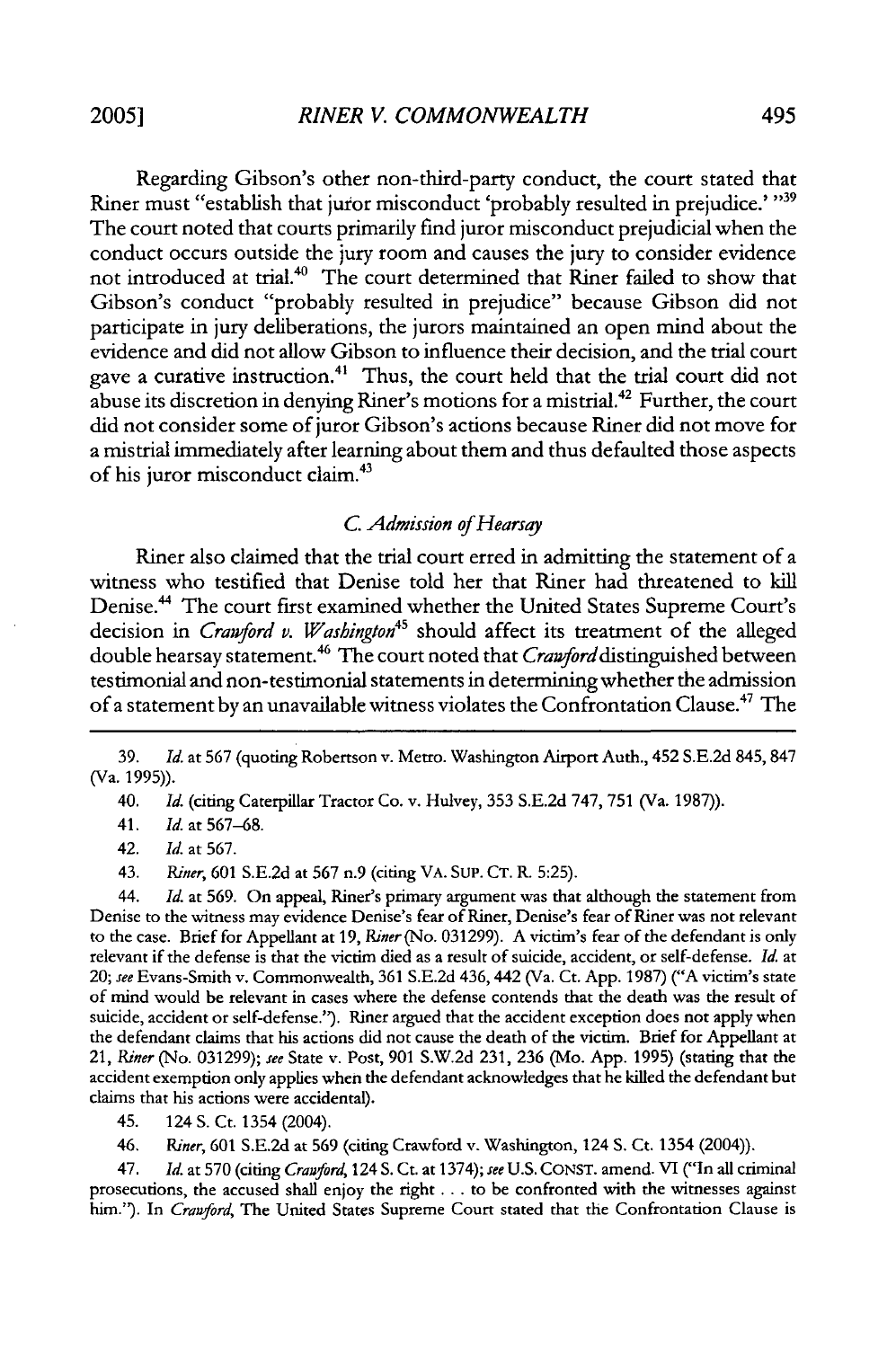court stated that *Cran'fordidentifies* testimonial statements as those made with the reasonable belief that someone may later use them in court.4 " Under *Cranford, a* court may only admit testimonial statements if the witness is unavailable and if the defendant had a prior opportunity to cross-examine the witness.<sup>49</sup> However, the Supreme Court of Virginia found no reason to believe that Denise made the statement thinking that it would be used in court.<sup>50</sup> Thus, the court concluded that Denise's statements were not testimonial statements and *Crawford* did not apply. $51$ 

At trial, Riner objected to the testimony because the communication between Denise and the witness did not fit under any recognized hearsay exception.<sup>52</sup> The trial court overruled Riner's objection to the testimony because the threat from Riner to Denise was relevant in showing Riner's relationship with Denise and was admissible under a hearsay exception because it showed Riner's state of mind.<sup>53</sup> Riner argued that the trial court erred by not determining whether each level of hearsay---Riner's communication to Denise and Denise's communication to the witness-fit under a recognized exception to the hearsay rule.54 The court agreed that each level of testimony must fit under a recognized hearsay exception in order for a court to admit double hearsay testimony.<sup>55</sup> The court found, however, that the trial court never ruled on the admissibility of the statement made by Denise to the witness and that Riner never pointed this omission out to the trial court after the judge indicated that he had focused only of the first level of hearsay—Riner's statements to Denise.<sup>56</sup> The court stated that Riner's situation was analogous to the situation in *Green* when the defendant did not renew his pretrial change of venue motion before the court empaneled the jury.<sup>57</sup> The court held that Riner waived his right to challenge the trial court's error by not pointing out the mistake when it was made.<sup>58</sup> The court concluded that Riner needed to renew his motion when the trial court failed to rule on the

particularly concerned with out-of-court declarations that are testimonial. Crawford, 124 S. Ct. at 1364.

48. *Riner,* 601 S.E.2d at 570 (citing Crawford, 124 S. Ct. at 1364).

- 49. Id. (citing *Crawford,* 124 S. Ct. at 1374).
- 50. Id.
- 51. Id.
- 52. *Id.* at 571.

53. *Id.; see* Johnson v. Commonwealth, 347 S.E.2d 163, 165 (Va. Ct. App. 1986) ("Out of court statements offered to show the state of mind of the declarant are admissible in Virginia when relevant and material.").

54. *Riner,* 601 S.E.2d at 571 (citing West v. Commonwealth, 407 S.E.2d 22,24 (Va. Ct. App. 1991)).

55. *Id.* (citing *West,* 407 S.E.2d at 24).

56. **Id.**

57. *Id.* (citing *Green,* **580** S.E.2d at 842).

58. Id.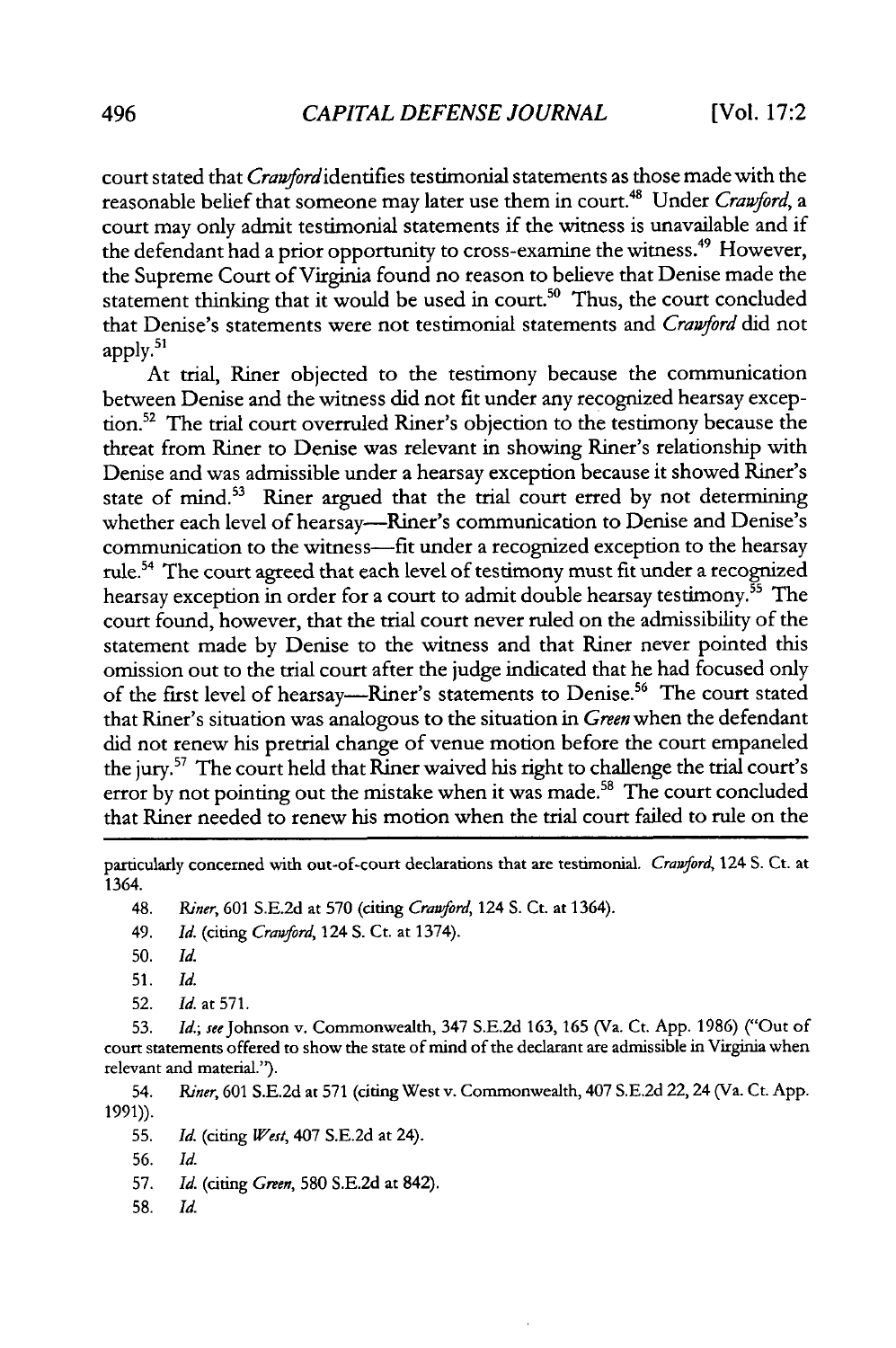second level of Riner's double hearsay claim in order to give "the trial court the opportunity to rule intelligently on the issue."59

Justice Koontz, joined by Justices Hassel and Keenan, dissented from the majority's ruling on the hearsay issue.<sup>60</sup> The dissent concluded that Riner had not procedurally defaulted the double hearsay claim because Riner's objection at trial was sufficient.<sup>61</sup> Virginia Supreme Court Rule 5:25 requires a party to object "'with reasonable certainty' in order to enable the trial judge to rule on the objection intelligently and, thus, to avoid unnecessary reversal on appeal."<sup>62</sup> Although the dissent admitted that Riner could have made his objection clearer, Justice Koontz thought that his objection satisfied the "with reasonable cer $t_{\rm a}$  requirement of Rule 5:25. $^{63}$  The dissent concluded that Riner's objection adequately called the issue to the court's attention and did not prevent the trial court from ruling on the claim intelligently.<sup>64</sup>

# *IV. Application to Virginia Practice A.* Default *on Change of Venue Motion*

The Supreme Court of Virginia held that Riner waived his change of venue motion despite Riner's pretrial motion, the court's taking the motion under advisement, and Riner's joining in the Commonwealth's conditional change of venue motion.65 The court relied on *Green* and stated that defendants waive their pretrial change of venue motions unless they renew their motions immediately before the court empanels the jury.<sup>66</sup> Also, a defendant must make that objection with some particularity.<sup>67</sup> Although Riner joined in the Commonwealth's condi-

63. Id.

64. *Id.* at 575-76. The dissent went on to rule on the merits of the double hearsay claim and determined that the trial court should not have admitted the hearsay because the communication between Denise and the witness did not fit under a recognized exception to the hearsay rule. *Id.* at 579. Further, the dissent concluded that the admission of the double hearsay evidence required reversal and a new trial because the trial court's error was not harmless. *Id* at 580.

65. *Id.* at 562-63.

66. *Riner,* 601 S.E.2d at 562-63; *see Green,* 580 S.E.2d at 842 (stating that the defendant had to renew the claim before the court empaneled the jury in order to preserve a change of venue motion).

67. *See* Spencer v. Commonwealth, 384 S.E.2d 785, 793 (Va. 1989) (stating that when a defendant renews a pretrial objection prior to the seating of a juror, he must object "with sufficient

<sup>59.</sup> *Id.; see* VA. SUP. **CT.** R. 5:25 ("Error will not be sustained to any ruling of the trial court ... unless the objection was stated with reasonable certainty at the time of the ruling."); Johnson v. Raviotta, 563 S.E.2d 727, 731 (Va. 2002) ("The purpose of Rule 5:25 is to ensure that the trial court has an opportunity to rule intelligently on a party's objections and avoid unnecessary mistrials or reversals.').

<sup>60.</sup> *Riner,* 601 S.E.2d at 575 (Koontz, J., dissenting).

<sup>61.</sup> Id.

<sup>62.</sup> *Id.* (quoting VA. SUP. CT. R, 5:25).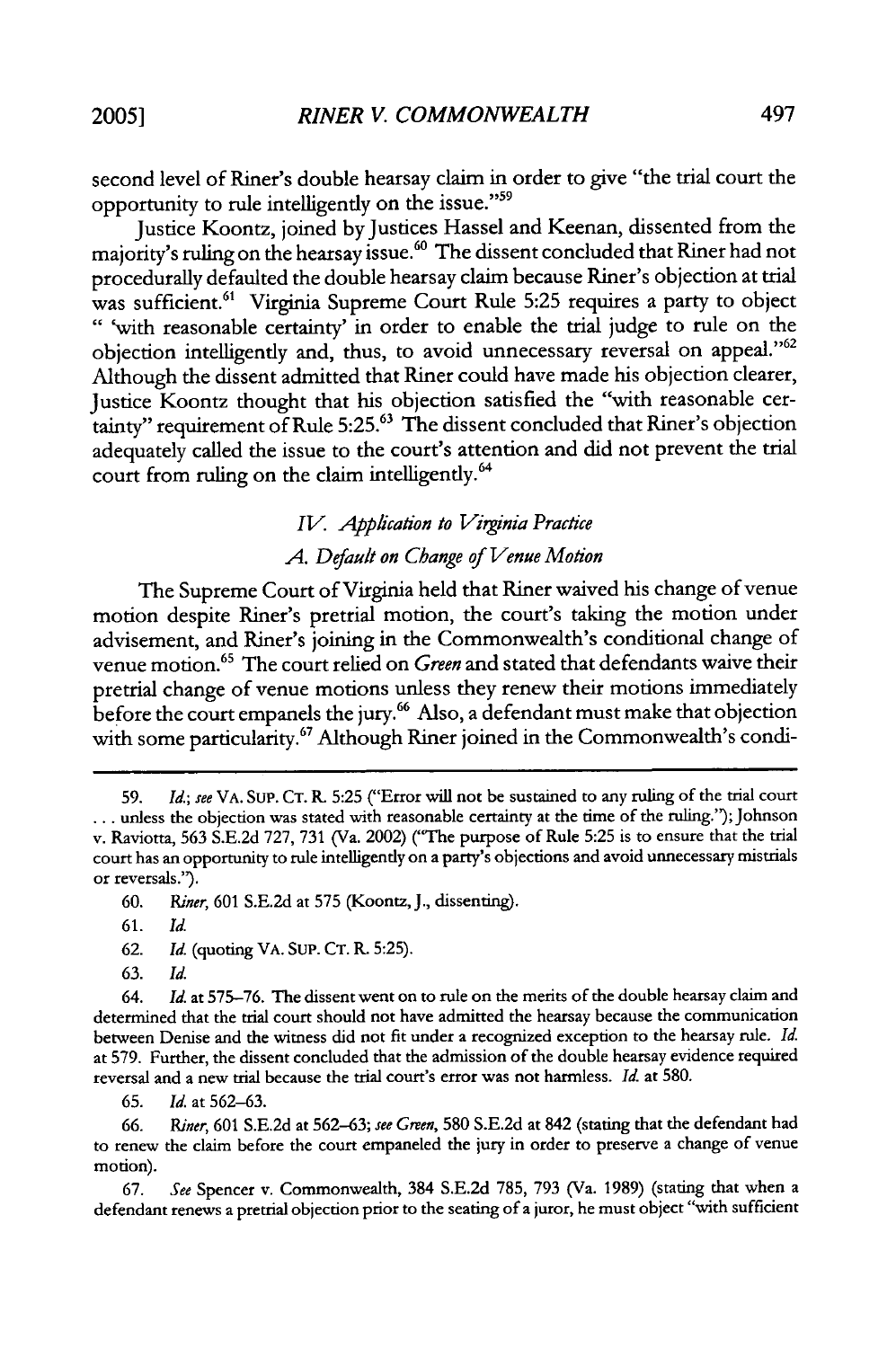tional motion for a change of venue, the court concluded that he did not preserve his own prior objections because he did not specifically renew them.<sup>68</sup> Thus, Riner underscores that defendants must restate their pretrial change of venue motions before a court seats the jury and must specifically state why the jury selection process shows that the motion should have been granted.

#### *B. Juror Misconduct*

The court determined that juror Gibson's conduct did not prejudice Riner because of the trial court's curative instruction, Gibson's absence during deliberations, and the other jurors' attitudes toward Gibson.<sup>69</sup> Had Gibson deliberated with the jury, the court may have granted the mistrial.<sup>70</sup> The court in *Gray v. Commonwealth7'* rejected a motion for a mistrial when an alternate juror concealed during voir dire that he was a law enforcement officer because the juror "was merely an alternate and, therefore, did not participate in the jury's deliberations or decision."72 Thus, an important factor for defendants arguing that juror misconduct warrants a mistrial is whether that juror deliberated with the jury. Further, defendants should move for a mistrial immediately after learning of each specific instance of juror misconduct. Otherwise, they risk waiving their right to challenge that conduct on appeal.73

### *C. Defaulted Objection* to Double Hearsay

The court in Spencer v. Commonwealth<sup>74</sup> stated that the standard for determining whether a defendant preserved an objection for appeal is whether the defendant stated the claim with "sufficient specificity," and Supreme Court of Virginia Rule 5:25 requires a defendant to object "with reasonable certainty."<sup>75</sup> In this case, Riner argued that the witness's statement constituted double hearsay and that the communication between Denise and the witness did not fall under any

specificity").

**69.** *Id.* at 566-67.

70. *Seeid.* at **566** (finding that Gibson's absence from jury deliberations was "a significant fact distinguishing the present case from many other cases involving juror misconduct").

71. **356** S.E.2d 157 (Va. 1987).

72. Gray v. Commonwealth, 356 S.E.2d 157, 171 (Va. 1987).

73. *See* Reid v. Baumgardner, 232 S.E.2d 778, 781 (Va. 1977) (stating that the defendant's motion for a mistrial was not timely because the "objection should have been made when the objectionable words were spoken").

74. 384 S.E.2d 785 (Va. 1989).

75. *Riner,* **601** S.E.2d at 571-72 (citing VA. SUP. CT. R. 5:25); *see Spencer,* 384 S.E.2d at 793 (requiring a defendant to state an objection "with sufficient specificity" when renewing an objection originally made during voir dire).

**<sup>68.</sup>** *Riner,* 601 S.E.2d at 563.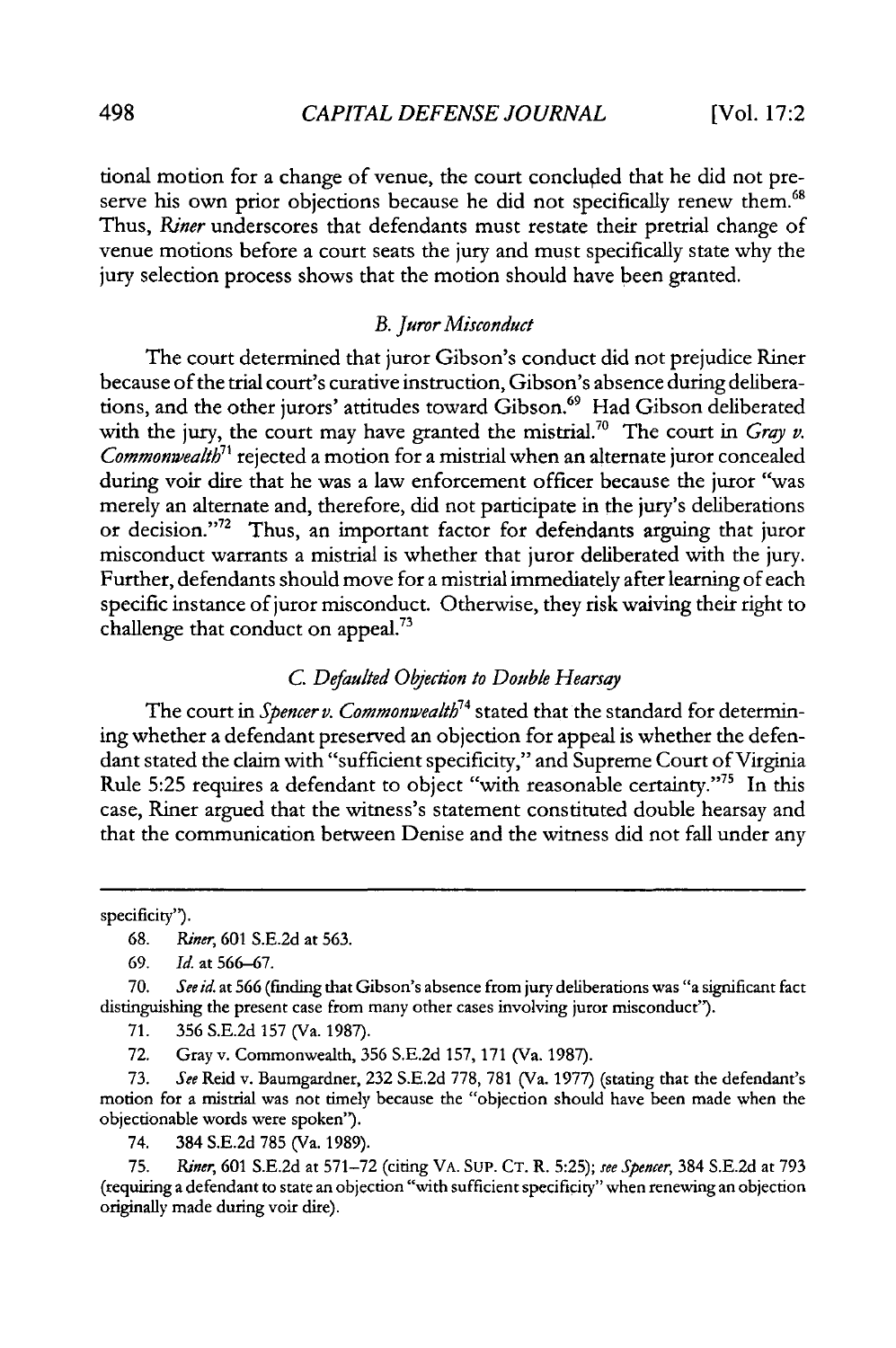recognized hearsay exception.<sup>76</sup> Yet because Riner did not apprise the trial court of its failure to rule on the claim properly, the Supreme Court of Virginia concluded that Riner did not give the trial court the opportunity to rule intelligently on the issue.<sup>77</sup>

The dissent noted that the majority's ruling "would place every criminal defendant in the position of having to request full and express rulings from the trial court on every objection in order to avoid the waiver applied in this case, a practice that is wholly impractical."<sup>78</sup> A careful defendant should take the dissent's advice. The holding not only requires that defendants object with sufficient specificity but also that defendants carefully evaluate a court's ruling for errors and bring any such errors or omissions to the judge's attention.<sup>79</sup> Although such persistence might seem to verge on arguing with the judge after an adverse ruling, Riner seems to require that defense counsel take that risk whenever the judge's initial ruling does not squarely and clearly address each ground of an objection or motion.

#### *V.* Conclusion

The court held that Riner procedurally defaulted on the change of venue and double hearsay issues.<sup>80</sup> Regarding pretrial change of venue motions, defendants must renew their objections prior to the seating of the jury in order to preserve their claims.<sup>81</sup> When objecting to a ruling made during trial, defendants must make specific objections and request "full and express rulings from the trial court" in order to preserve that issue.<sup>82</sup> Finally, the court denied Riner's claim that the trial court erred in not granting a mistrial due to juror misconduct primarily because the court had dismissed the juror prior to jury deliberations.<sup>83</sup>

## Justin B. Shane

**80.** Id. at 562, 571.

81. Id. at 562.

83. Id. at 565-68.

**<sup>76.</sup>** *Riner,* 601 S.E.2d at 571.

<sup>77.</sup> *Id.* at 571.

<sup>78.</sup> Id. at **577** (Koontz, J., dissenting).

**<sup>79.</sup>** *See id.* at 571 ("[B]y failing to bring to the trial court's attention the fact that it had ruled only on the admissibility of the primary hearsay in the statement, Riner did not afford the trial court the opportunity to rule intelligently on the issue now before us.").

<sup>.82.</sup> *Riner,* **601** S.E.2d at 577 (Koontz, **J.,** dissenting).